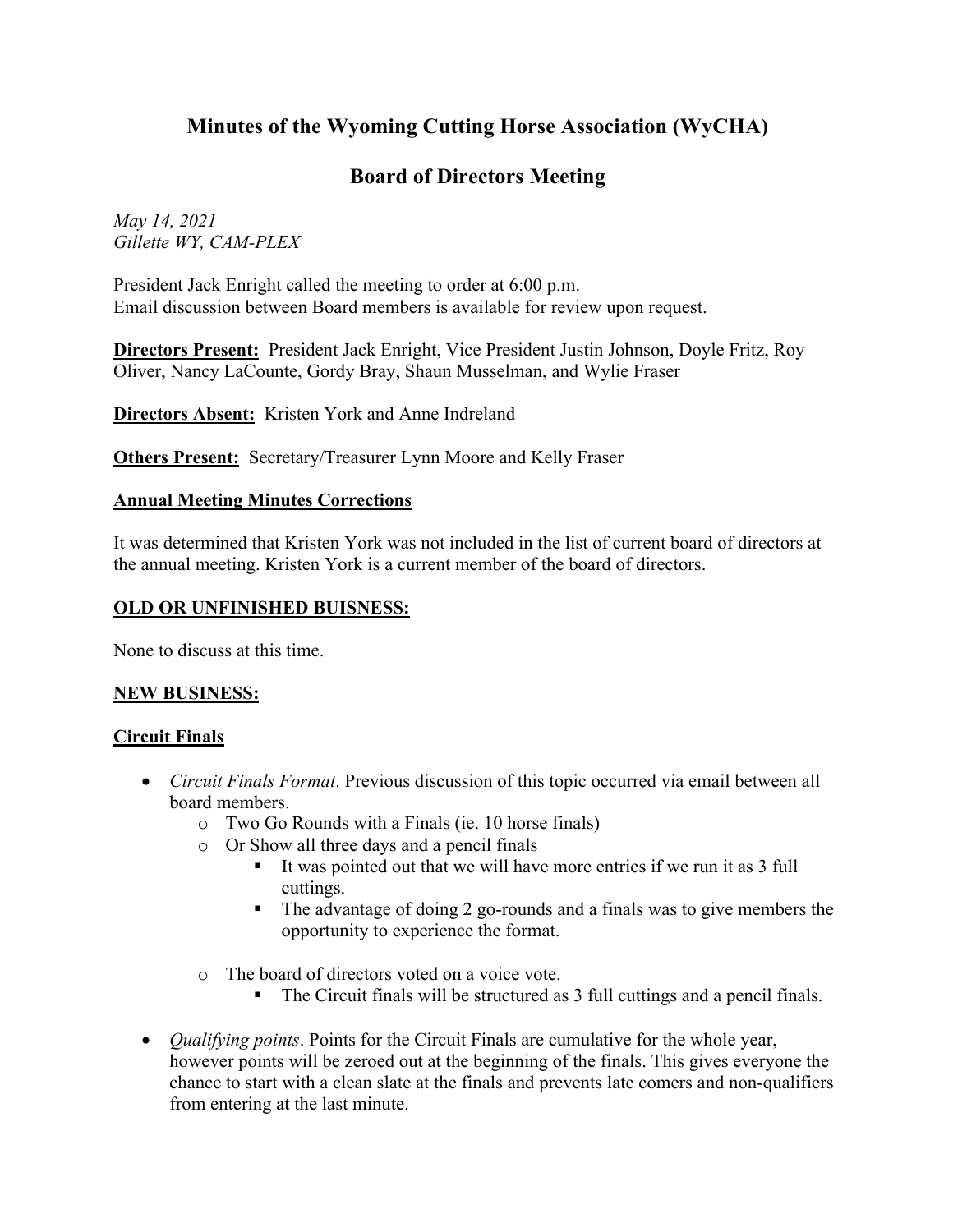- *Added Money*. Previous discussion of this topic occurred via email between all board members. Wylie moved that we add \$600.00 for each class at the finals. Jack seconded; the motion was passed.
- *Show Flyer*. Language for flyer will be worked out by Kelly, Nancy, and Lynn. An explanation of the point system will be included.
- *Aged Event Before Finals.* Gordy Bray proposed that we include an LAE event at CAM-PLEX before the finals. Wiley moved that we do not have an aged event this year. Nancy seconded; the motion was passed. No LAE event will occur this year prior to the finals
- *Prework*. It was suggested that we have a prework day on Thursday and have stalls available Wednesday afternoon.
- *Cattle numbers.* It was calculated that we would need 450 cattle per day for the 3 day cutting, and 200 cattle for Thursday prework. It was estimated that we would need approximately 1800-2000 total head of cattle for the Circuit Finals event. Jack will look into the cattle order.
- *Cattle Management*. It was suggested that we hire cattle help to feed, water, and manage the cattle. Matt and Taylor Cordingly were suggested as a good choice for this job. Justin Johnson volunteered to ask them.
- *Judges.* The two circuit judges are Joe Amman and Bob Petersen. We will coordinate their flights so they arrive in Gillette at the same time and they can share a rental car.

# **Laramie Peak Cutting**

- *Stalls*. The Rafter MB Arena & Event Center has 55 stalls available. Based on current stall reservations we will need to rent 30 portable stalls, with the fairgrounds as an overflow with approximately 20 available.
- Wheatland judge will be driving to the cutting, mileage paid is 0.56 cents per mile.

# **Year-End Show and Awards**

- *Show.* Proposed dates for a year-end show and banquet are September 17-19 at Millers Horse Palace in Laurel, MT. It was suggested that we try and have the WyCHA end of year show in Wyoming. The board will discuss this further and see if it is feasible.
- *Awards.* Shaun obtained two head stalls donated by Dennis Moreland Tack to give to Wyoming Youth for WyCHA year end award.
- *Buckles*. The following board members volunteered to sponsor buckles for the year-end awards: